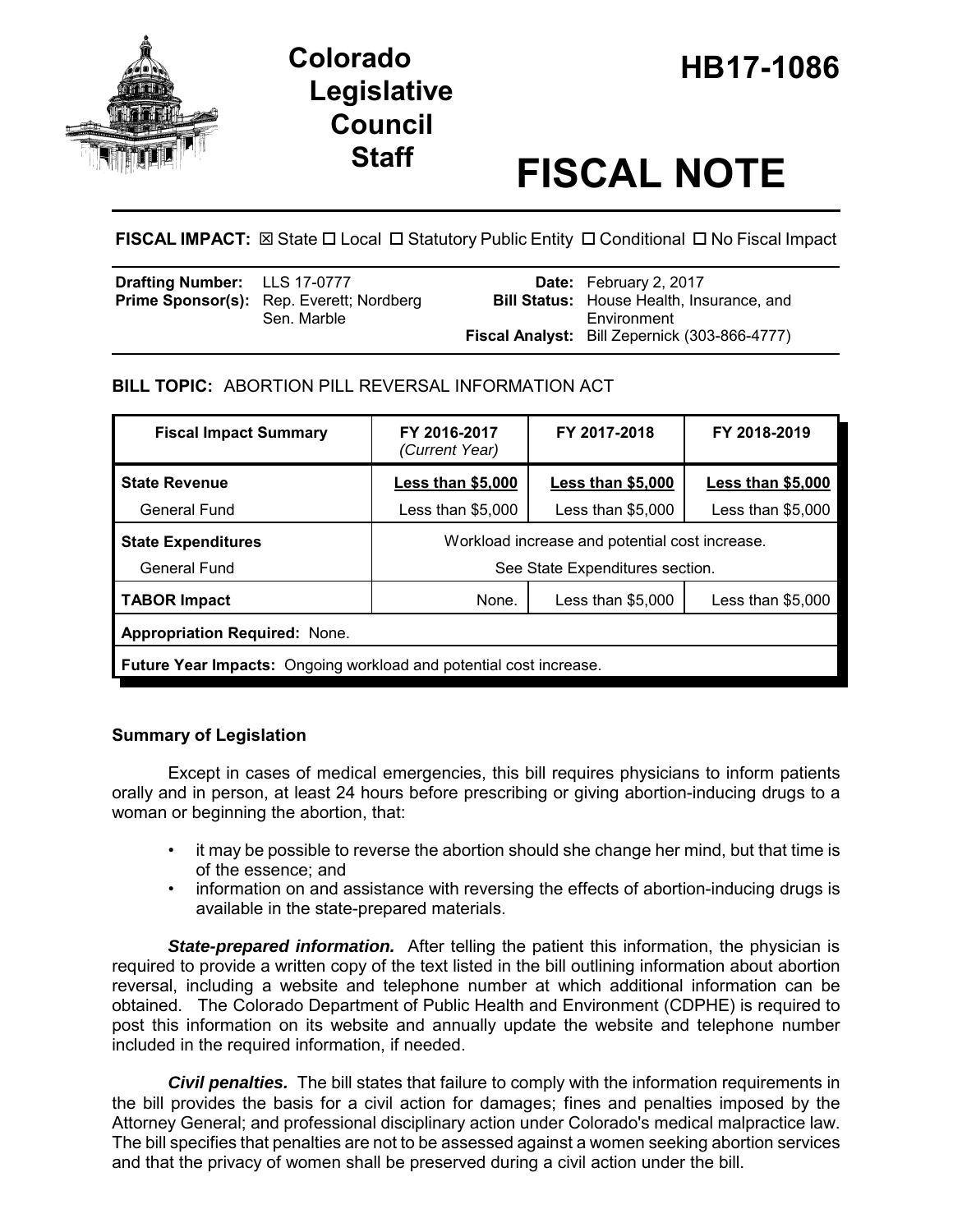February 2, 2017

*Legal issues.* The bill states that it cannot be construed to create a right to an abortion or to make an abortion lawful if it is currently unlawful. The General Assembly may, by joint resolution, appoint one or more of its members who sponsored this bill to intervene as a matter of right in any case in the event the provisions of this bill are challenged in court.

#### **State Revenue**

The bill may increase state revenue by a minimal amount (less than \$5,000) beginning in FY 2016-17. This revenue is from civil penalties imposed by the Attorney General, which is assumed to be deposited into the General Fund. The fiscal note assumes a high level of compliance by medical professionals and that any fine revenue generated will be minimal.

#### **TABOR Impact**

This bill potentially increases state revenue from fines, which will increase the amount of money required to be refunded under TABOR beginning in FY 2016-17. TABOR refunds are paid out of the General Fund. TABOR refund obligations are not expected for FY 2016-17. Since the bill increases both revenue to the General Fund and the refund obligation by equal amounts, there is no net impact on the amount of money available in the General Fund for the budget. However, the bill will increase money available for the General Fund budget in the future during years when the state does not collect money above the TABOR limit.

#### **State Expenditures**

Beginning in the current FY 2016-17, the bill increases workload in several agencies, and potentially increases costs in the Legislative Department. These impacts are discussed below.

*Department of Public Health and Environment.* The CDPHE will have additional workload to post the required information on its website and to annually update the website link and telephone number included in the required text. It is assumed that this work can be accomplished within existing appropriations.

*Department of Law.* The Department of Law may have increased workload to receive and investigate complaints and assess civil penalties on health care providers who do not comply with the provisions of the bill. The fiscal note assumes a high level of compliance by medical professionals and that this workload can be accomplished within existing appropriations. The Department of Law may also have increased costs to provide legal services to state agencies in the event of a legal challenge to provisions of the bill.

*Department of Regulatory Agencies.* The Colorado Medical Board and the Division of Professions and Occupations in the Department of Regulatory Agencies will have increased workload under the bill to inform regulated health care professionals about the requirements to provide required information to women seeking a drug-induced abortion. Workload may also increase to investigate and take enforcement action against health care providers who do not comply with the bill. The fiscal note assumes a high level of compliance and that any workload increase will be minimal.